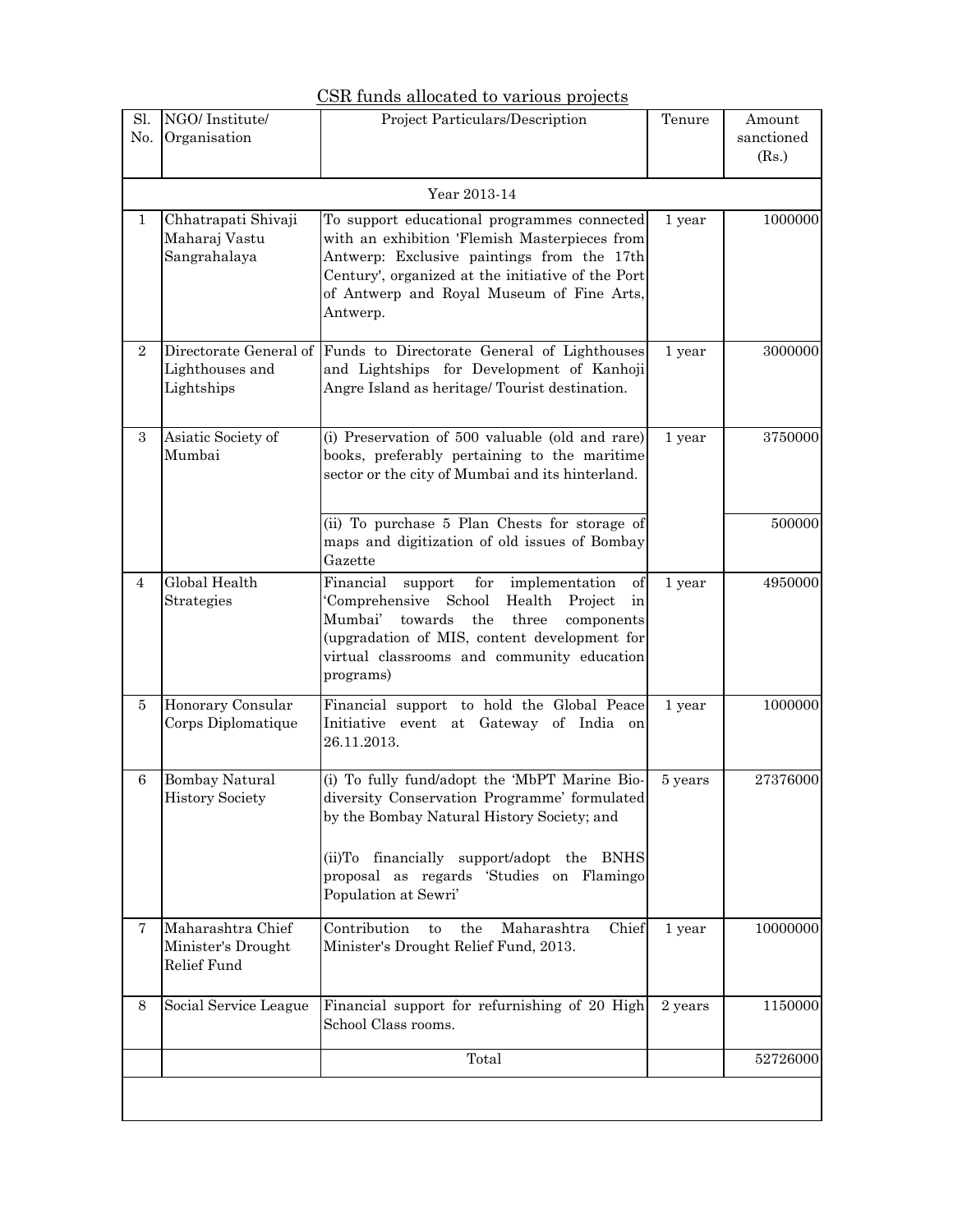| Year 2014-15   |                                  |                                                                                                                                                                                                                                                   |         |                               |
|----------------|----------------------------------|---------------------------------------------------------------------------------------------------------------------------------------------------------------------------------------------------------------------------------------------------|---------|-------------------------------|
| Sl.<br>No.     | NGO/Institute/<br>Organisation   | Project Particulars/Description                                                                                                                                                                                                                   | Tenure  | Amount<br>sanctioned<br>(Rs.) |
| $\mathbf{1}$   | Light of Life Trust              | Financial support @ Rs.8400 per student per<br>vear to 100 identified rural children under<br>project 'Anando' of Light of Life Trust for three<br>vears.                                                                                         | 3 years | 2520000                       |
|                |                                  | Total                                                                                                                                                                                                                                             |         | 2520000                       |
|                | Year 2015-16                     |                                                                                                                                                                                                                                                   |         |                               |
| $\mathbf{1}$   | <b>TATA</b> Memorial<br>Hospital | Mumbai Port Trust has allotted three buildings<br>at Cotton Green (E), to Tata Memorial Hospital,<br>Parel in 2015-16 for accommodating cancer<br>patients and their relatives free of the charge.<br>Rentals for the same were adjusted from CSR | 5 years | 18975000                      |
| $\overline{2}$ | Indian Maritime<br>University    | To create an endowment in Indian Maritime<br>University (IMU) of Rs.30 lakh to give<br>scholarships of appx. Rs.50000 per year to 5<br>deserving SC, ST students                                                                                  | 1 year  | 3000000                       |
| 3              | Leprosy Mission India            | For providing protective shoes to Leprosy<br>Affected Persons.                                                                                                                                                                                    | 1 year  | 100000                        |
|                |                                  | Total                                                                                                                                                                                                                                             |         | 22075000                      |

## Year 2016-17

|                | Vidyarthi Utkarsha<br>Mandal                             | Financial support to renovate, upgrade and to<br>add more facilities to Computer Academy,<br>Library and Study Center.                                                                                                                                                                                                | 2 years | 1325601                       |
|----------------|----------------------------------------------------------|-----------------------------------------------------------------------------------------------------------------------------------------------------------------------------------------------------------------------------------------------------------------------------------------------------------------------|---------|-------------------------------|
| $\overline{2}$ | Dr. Nishigandha Wad<br>Educational &<br>Cultural Society | To develop a website to host poems and short<br>stories from the compilation of Balakosh for<br>children in a talking book form in Marathi for<br>promoting reading habits among children by<br>merging the art of story telling with technology<br>thereby contributing towards<br>preserving<br>Marathi literature. | 2 years | 2500000                       |
| Total          |                                                          |                                                                                                                                                                                                                                                                                                                       |         | 3825601                       |
|                |                                                          |                                                                                                                                                                                                                                                                                                                       |         |                               |
|                |                                                          | Year 2017-18                                                                                                                                                                                                                                                                                                          |         |                               |
| Sl.<br>No.     | NGO/Institute/<br>Organisation                           | Project Particulars/Description                                                                                                                                                                                                                                                                                       | Tenure  | Amount<br>sanctioned<br>(Rs.) |
| 1              | Maharashtra<br>Badminton<br>Association                  | of Sr.<br>National<br>Sponsorship<br>Badminton<br>Championship held on $2.11.2017$ to $8.11.2017$                                                                                                                                                                                                                     | 1 year  | 500000                        |
|                |                                                          | Total                                                                                                                                                                                                                                                                                                                 |         | 500000                        |